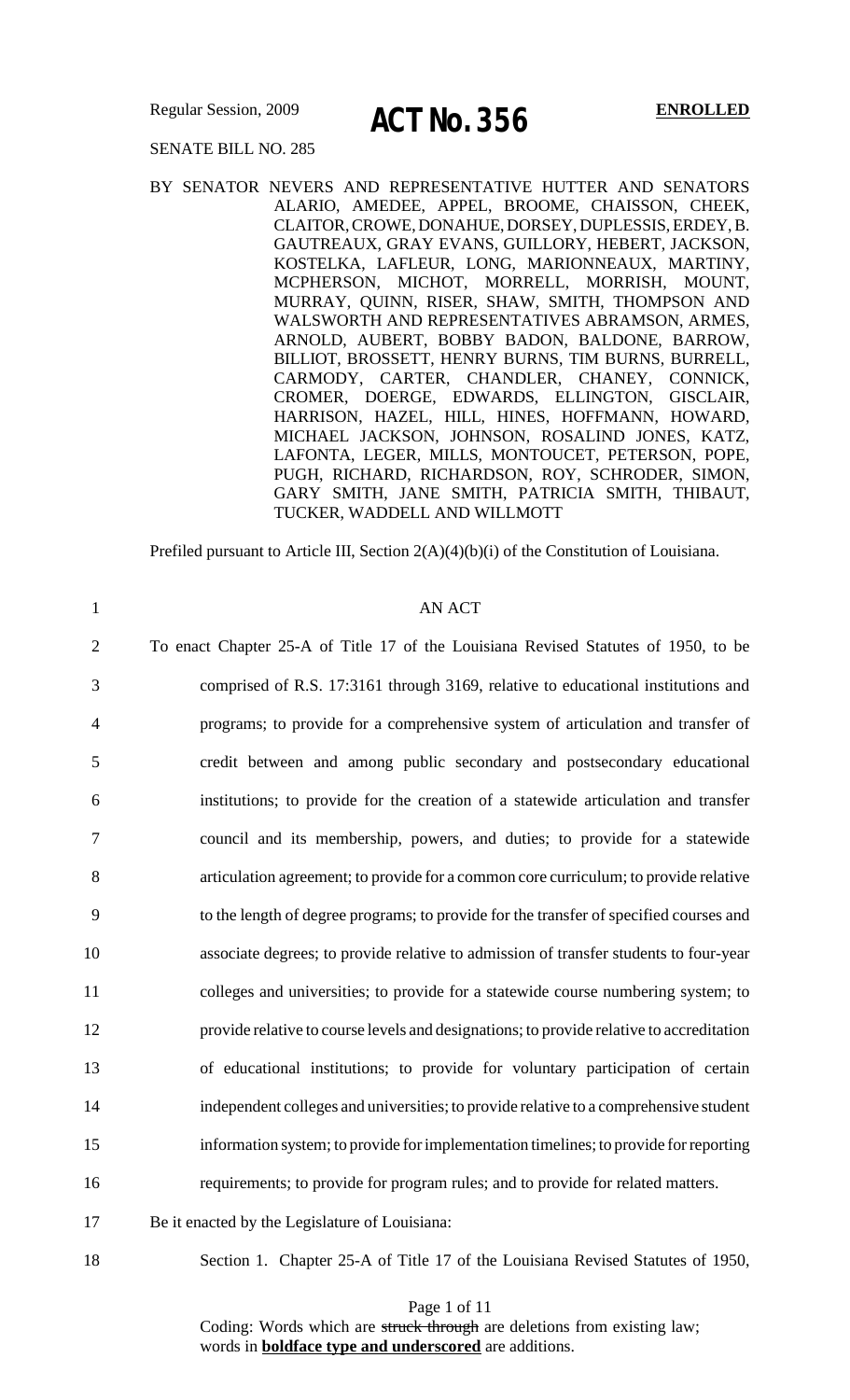| $\mathbf{1}$   | comprised of R.S. 17:3161 through 3169, is hereby enacted to read as follows:       |
|----------------|-------------------------------------------------------------------------------------|
| $\overline{2}$ | <b>CHAPTER 25-A. ARTICULATION AND TRANSFER</b>                                      |
| 3              | §3161. Articulation and transfer of credit; secondary and postsecondary             |
| $\overline{4}$ | institutions                                                                        |
| 5              | The postsecondary education management boards, the State Board of                   |
| 6              | <b>Elementary and Secondary Education, and city, parish, and other local school</b> |
| 7              | boards shall jointly develop and implement articulation and transfer programs       |
| 8              | and agreements that facilitate and maximize the seamless transfer of credits        |
| 9              | between and among public secondary and postsecondary educational                    |
| 10             | institutions and that make the most efficient use of faculty, equipment, and        |
| 11             | facilities. Regionally accredited independent colleges and universities that are    |
| 12             | members of the Louisiana Association of Independent Colleges and Universities       |
| 13             | are encouraged to participate with public educational institutions in developing    |
| 14             | programs and agreements to expedite the transfer of students and credits            |
| 15             | between secondary and postsecondary educational institutions.                       |
| 16             | Statewide Articulation and Transfer Council; creation; purpose;<br>§3162.           |
| 17             | membership; duties and responsibilities                                             |
| 18             | A. The commissioner of higher education, in consultation with the                   |
| 19             | postsecondary education management boards and the State Board of                    |
| 20             | <b>Elementary and Secondary Education, shall establish a Statewide Articulation</b> |
| 21             | and Transfer Council, hereinafter referred to as the "council," that shall report   |
| 22             | to the commissioner of higher education. All council recommendations and            |
| 23             | decisions shall be submitted to the commissioner of higher education for            |
| 24             | presentation to the Board of Regents for approval.                                  |
| 25             | <b>B.</b> The council shall consist of members representing each four-year          |
| 26             | college and university system, the community and technical college system,          |
| 27             | public elementary and secondary education, and nonpublic education, provided        |
| 28             | eligible nonpublic postsecondary educational institution elects to<br>any           |
| 29             | participate. Council membership shall provide for equitable representation of       |
| 30             | all educational institutions and levels. The commissioner of higher education       |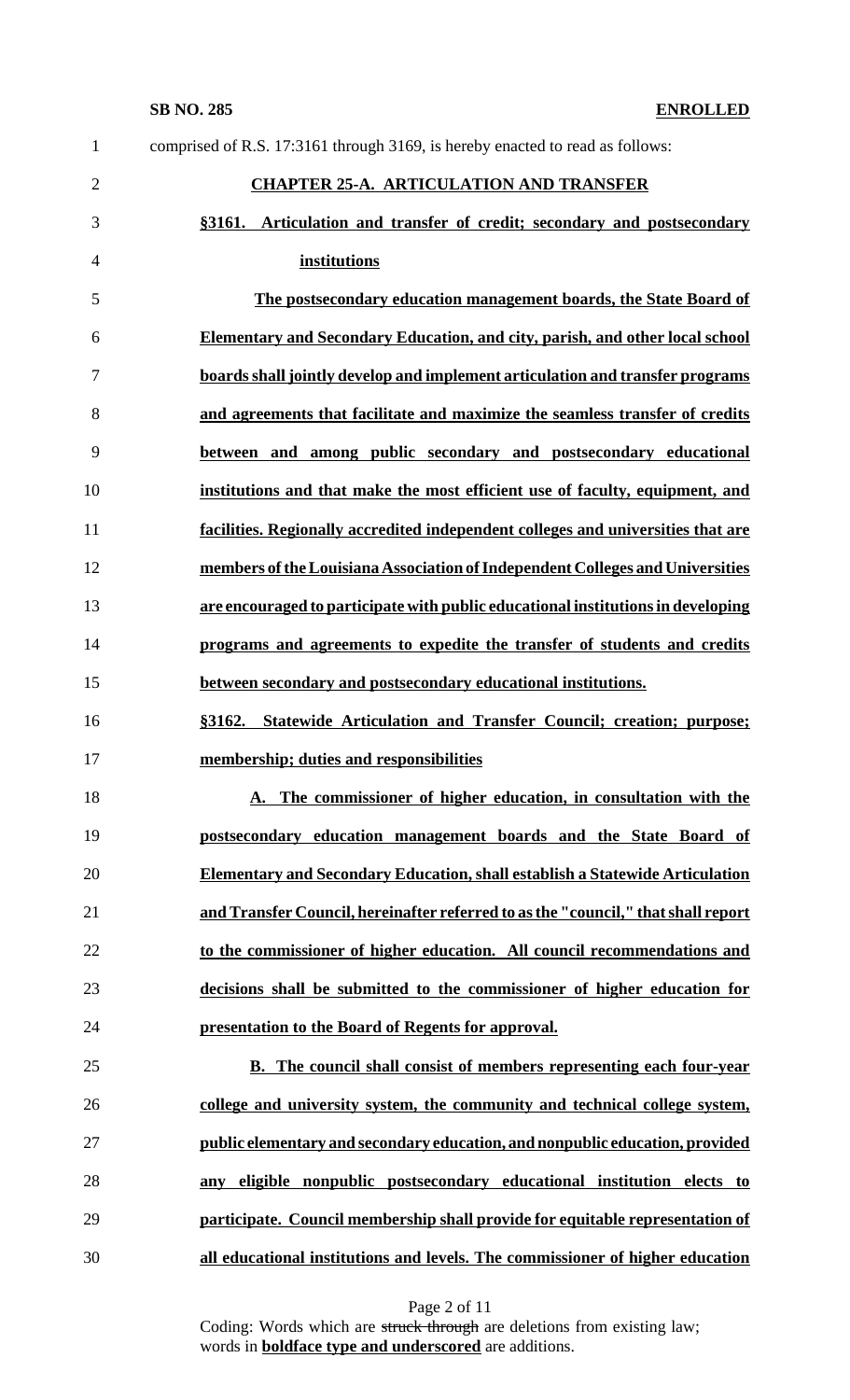| $\mathbf{1}$   | shall appoint a chair from among the membership.                                     |
|----------------|--------------------------------------------------------------------------------------|
| $\overline{2}$ | C. The council shall, with appropriate faculty consultation:                         |
| 3              | (1) Coordinate, oversee, and monitor the seamless articulation and                   |
| $\overline{4}$ | transfer of credit between and among secondary schools, technical colleges,          |
| 5              | community colleges, and four-year colleges and universities.                         |
| 6              | (2) Monitor the development of interinstitutional agreements between                 |
| 7              | and among public schools, technical colleges, community colleges, and four-year      |
| 8              | colleges and universities to facilitate interaction, articulation, acceleration, and |
| 9              | the efficient use of faculty, equipment, and facilities.                             |
| 10             | (3) Develop a statewide articulation and transfer agreement to govern                |
| 11             | the transfer of credits between and among educational institutions at all levels.    |
| 12             | (4) Oversee the development of a statewide core curriculum for lower-                |
| 13             | division course work that will be fully accepted in its entirety and creditable to   |
| 14             | the baccalaureate degree by all four-year colleges and universities. Such            |
| 15             | curriculum shall be comprised of specified general education courses and             |
| 16             | common degree program prerequisites.                                                 |
| 17             | (i) Oversee the development, implementation, and maintenance of a<br>(5)             |
| 18             | statewide course numbering system.                                                   |
| 19             | (6) Establish committees or advisory groups composed of secondary and                |
| 20             | postsecondary faculty members to determine course comparability, to facilitate       |
| 21             | articulation in subject areas, and as otherwise deemed necessary to carry out        |
| 22             | the council's duties and responsibilities.                                           |
| 23             | Approve common degree program prerequisites across program<br>(7)                    |
| 24             | areas and course and credit-by-exam equivalencies, and establish passing scores      |
| 25             | and course and credit equivalencies for exams administered pursuant to               |
| 26             | accelerated programs including, but not limited to, the Advanced Placement,          |
| 27             | <b>International Baccalaureate, and College-Level Examination Program.</b>           |
| 28             | (8) Develop policies to align articulation and transfer policies established         |
| 29             | by educational institutions including, but not limited to, admissions criteria,      |
| 30             | student guidance and counseling, and grade forgiveness.                              |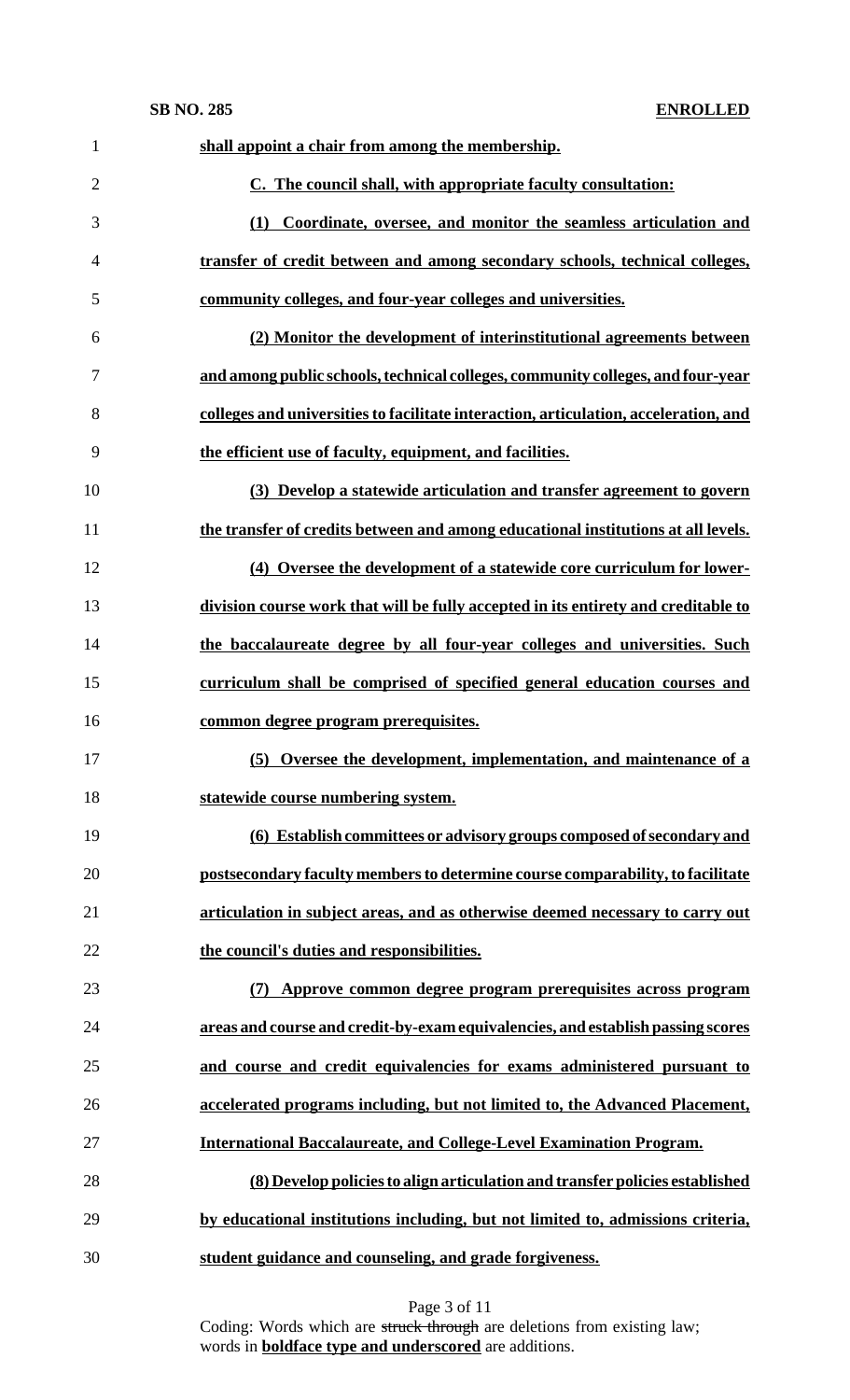| $\mathbf{1}$   | (9) Provide for end-of-course testing, if necessary and appropriate, for        |
|----------------|---------------------------------------------------------------------------------|
| $\overline{2}$ | any course the council has approved as eligible for transfer to a postsecondary |
| 3              | educational institution.                                                        |
| 4              | (10) Establish monitoring, compliance, and reporting systems based              |
| 5              | upon uniform data collection and reporting methods to facilitate and ensure     |
| 6              | statewide and institutional compliance with statewide articulation and transfer |
| 7              | policies. Data collected shall include:                                         |
| 8              | The number of students enrolled in associate degree transfer<br>(a)             |
| 9              | programs.                                                                       |
| 10             | (b) Each student's rate of progress through transfer programs.                  |
| 11             | (c) The number and percentage of students who complete associate                |
| 12             | degree transfer programs.                                                       |
| 13             | (d) The number of students earning associate degrees that transfer to           |
| 14             | four-year colleges and universities.                                            |
| 15             | (e) The number of credits earned, degrees awarded, and time to                  |
| 16             | completion of degree for students who have previously transferred associate     |
| 17             | degrees.                                                                        |
| 18             | (11) Establish an appeals process to resolve disagreements between              |
| 19             | transferring students and receiving educational institutions regarding the      |
| 20             | transfer and acceptance of credits earned at another institution.               |
| 21             | Ensure that all articulation and transfer policies and practices<br>(12)        |
| 22             | approved by the council are compliant with the rules and regulations            |
| 23             | established by all appropriate institutional accrediting agencies as recognized |
| 24             | by the United States Department of Education.                                   |
| 25             | (13) Periodically, but at least annually, review articulation and transfer      |
| 26             | policies and make recommendations to the commissioner of higher education       |
| 27             | who shall then make recommendations to the legislature for needed revisions.    |
| 28             | (14) Perform such other duties as may be provided by law or the                 |
| 29             | commissioner of higher education.                                               |
| 30             | §3163. Statewide Articulation and Transfer Agreement                            |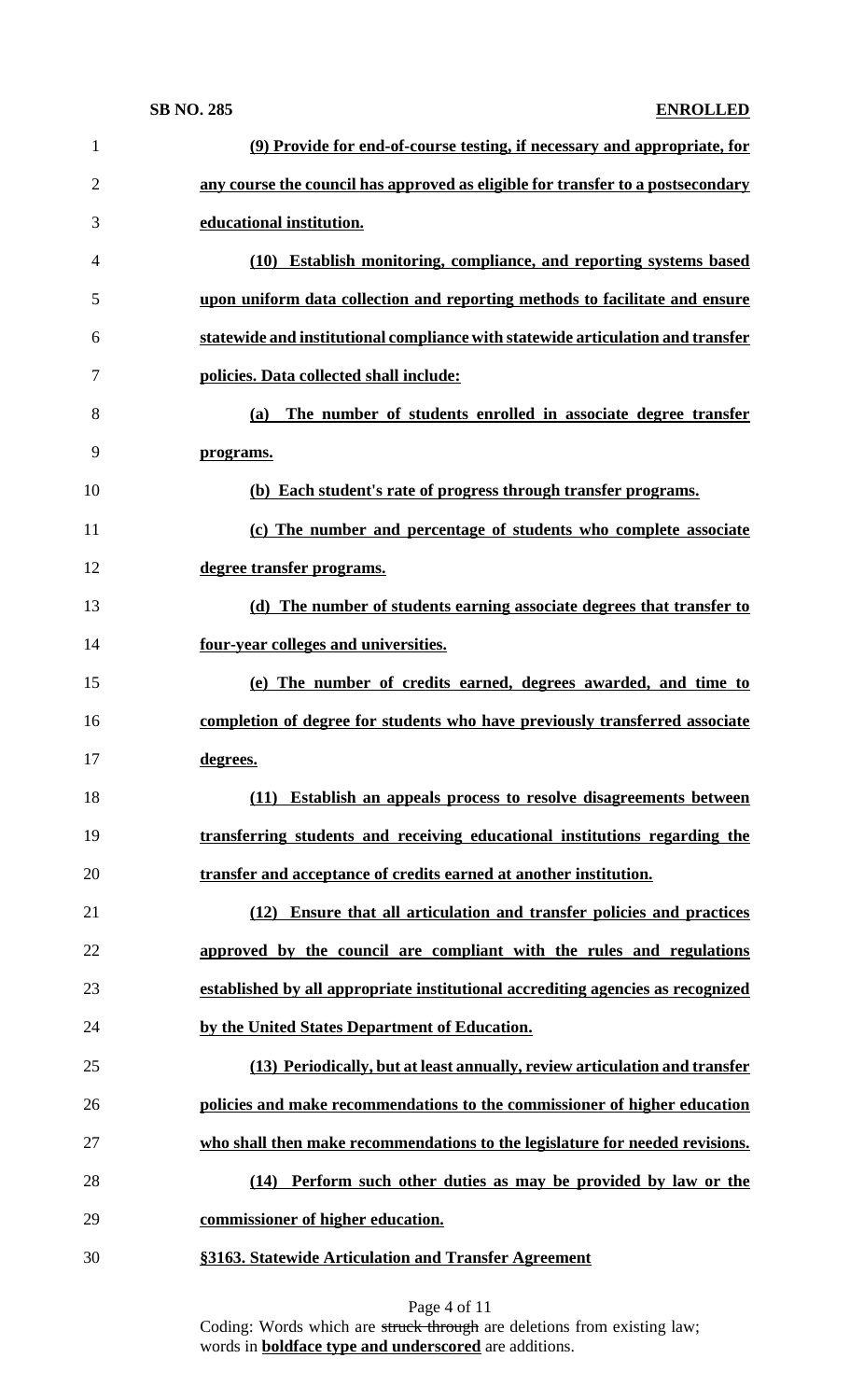| 1            | A. The Board of Regents and the State Board of Elementary and                     |
|--------------|-----------------------------------------------------------------------------------|
| $\mathbf{2}$ | Secondary Education shall enter into a statewide articulation agreement that      |
| 3            | shall govern the articulation and transfer of credit between and among the        |
| 4            | state's public secondary and postsecondary educational institutions.              |
| 5            | <b>B.</b> The statewide articulation agreement shall, at a minimum:               |
| 6            | Guarantee the transfer of general education courses and common<br>(1)             |
| 7            | degree program prerequisites.                                                     |
| 8            | (2) Guarantee that every graduate of a community college awarded an               |
| 9            | associate of arts or an associate of science degree approved by the council for   |
| 10           | transfer to a four-year postsecondary educational institution shall be deemed     |
| 11           | to have met all general education and other core curriculum requirements and      |
| 12           | must be granted admission to the upper division of any state public four-year     |
| 13           | college or university, in accordance with each institution's general transfer     |
| 14           | admission requirements, except to a limited access program or a program that      |
| 15           | has audition or other specialized admission requirements, as approved by the      |
| 16           | <b>Board of Regents.</b>                                                          |
| 17           | (3) Provide that graduates awarded an associate of arts or an associate           |
| 18           | of science degree approved by the council for transfer and who transfer to a      |
| 19           | four-year college or university shall not be required to take any additional      |
| 20           | general education courses to fulfill baccalaureate degree requirements.           |
| 21           | (4) Provide that graduates awarded an associate of arts or an associate           |
| 22           | of science degree approved by the council for transfer shall receive priority for |
| 23           | admission to a state four-year college or university over out-of-state students.  |
| 24           | Guarantee the statewide articulation of appropriate career and<br>(5)             |
| 25           | technical education programs and workforce development programs and               |
| 26           | transfer of course credits between secondary schools and technical and            |
|              |                                                                                   |
| 27           | community colleges.                                                               |
| 28           | (6) Provide for acceptance by postsecondary educational institutions of           |
| 29           | credits earned in accelerated programs such as dual enrollment and the            |

Page 5 of 11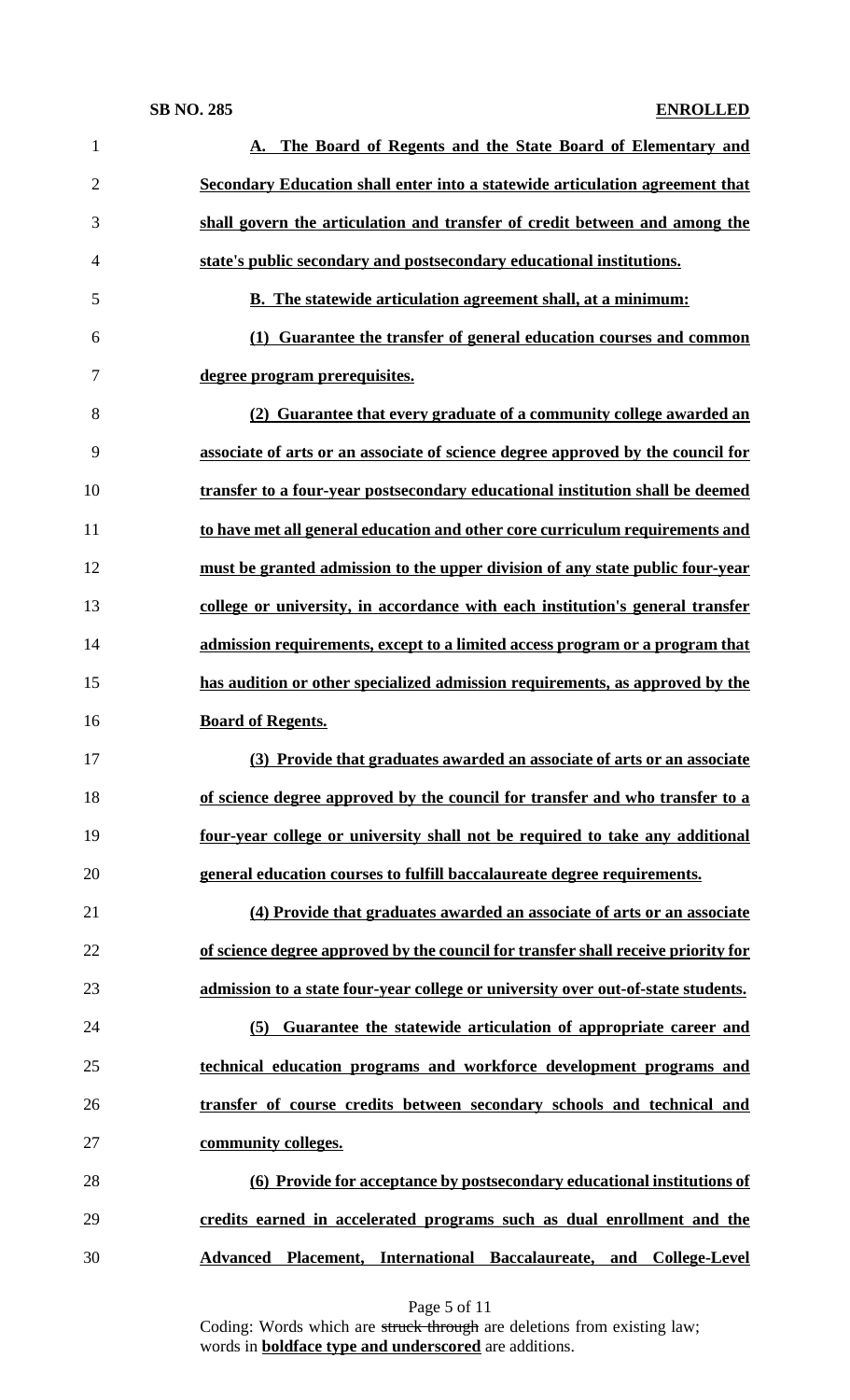| $\mathbf{1}$   | <b>Examination programs.</b>                                                   |
|----------------|--------------------------------------------------------------------------------|
| $\overline{2}$ | (7) Guarantee the transfer of equivalent courses under the statewide           |
| 3              | course numbering system.                                                       |
| 4              | (8) Establish a common college transcript.                                     |
| 5              | §3164. Common Course Numbering System                                          |
| 6              | A.(1) In accordance with council policy, the Board of Regents shall            |
| 7              | develop, coordinate, and maintain a statewide course numbering system for      |
| 8              | postsecondary and dual enrollment education in all public secondary and        |
| 9              | postsecondary educational institutions as a means to facilitate program        |
| 10             | planning and the transfer of students and course credits between and among     |
| 11             | secondary and postsecondary educational institutions.                          |
| 12             | $(2)(a)$ The development and ongoing maintenance of the statewide              |
| 13             | course numbering system, including determining course equivalencies, shall be  |
| 14             | accomplished with the assistance of appropriate committees that shall include  |
| 15             | faculty members representing public and participating nonpublic educational    |
| 16             | institutions.                                                                  |
| 17             | (b) The development and implementation of the statewide course                 |
| 18             | numbering system shall be prioritized as follows:                              |
| 19             | (i) All courses required for completion of associate of arts and associate     |
| 20             | of science degree programs approved by the council for transfer to four-year   |
| 21             | educational institutions. Common course numbers shall first be developed and   |
| 22             | assigned to the required general education courses, and then for the specified |
| 23             | common course prerequisites.                                                   |
| 24             | (ii) All lower division courses.                                               |
| 25             | (iii) All undergraduate courses.                                               |
| 26             | B. $(1)(a)$ The commissioner of higher education, in collaboration with        |
| 27             | the higher education management boards, shall appoint faculty committees       |
| 28             | representing all participating institutions to recommend the appropriate level |
| 29             | for each course, including postsecondary career and technical education        |
| 30             | courses, included in the statewide course numbering system.                    |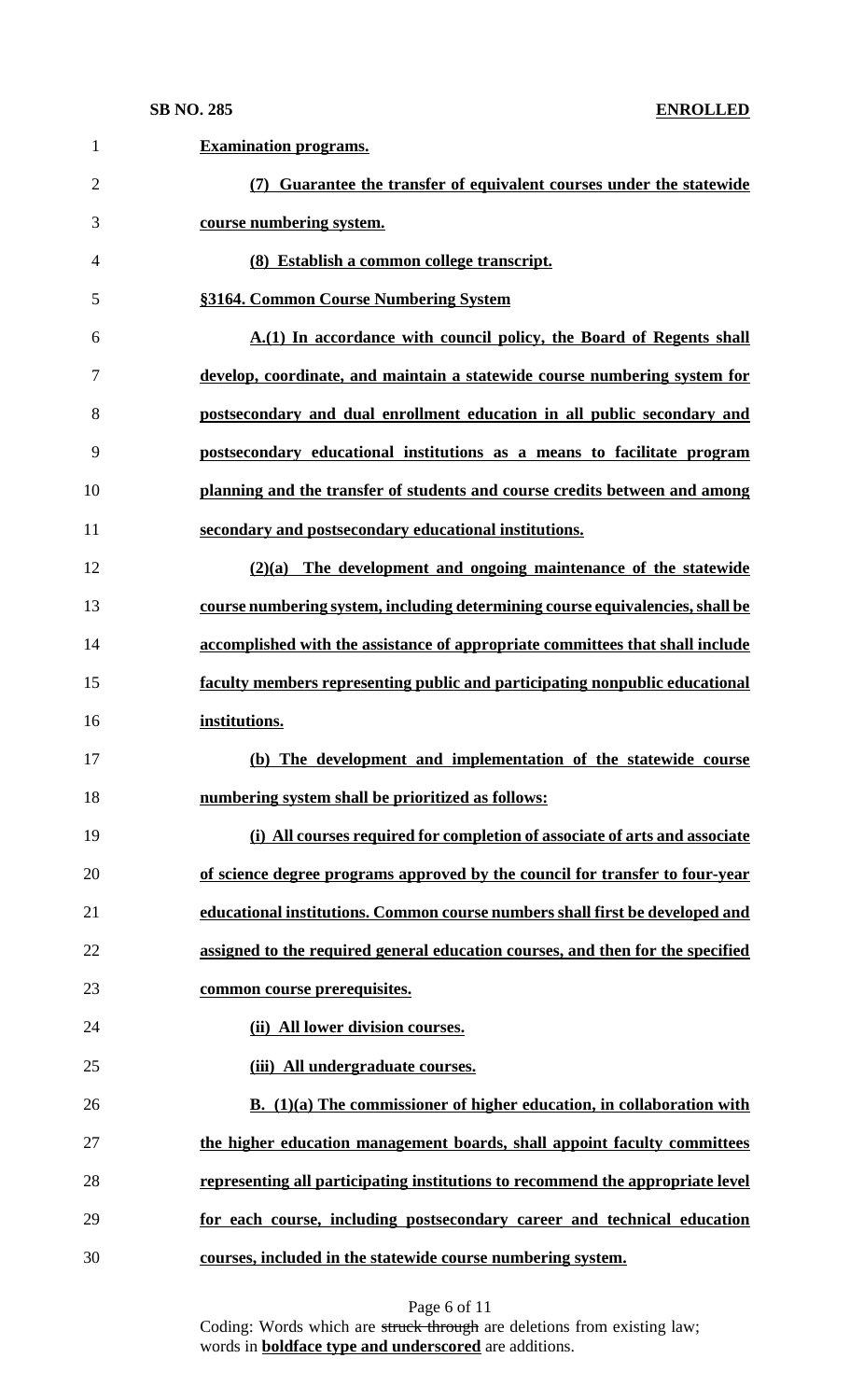| $\mathbf{1}$   | (b) A course designated as an upper-division level course shall be              |
|----------------|---------------------------------------------------------------------------------|
| $\overline{2}$ | characterized by a need for advanced academic preparation and skills that a     |
| 3              | student is unlikely to achieve without significant prior coursework.            |
| $\overline{4}$ | (c) A course that is designated as a lower-division level course may be         |
| 5              | offered by any duly accredited community college.                               |
| 6              | (2) The Board of Regents shall approve the course level designations for        |
| 7              | all courses included in the statewide numbering system.                         |
| 8              | (3) The statewide course numbering system shall include the courses at          |
| 9              | the approved levels.                                                            |
| 10             | $C1(1)$ Courses that have the same academic content and are taught by           |
| 11             | faculty with comparable credentials shall be considered equivalent courses and  |
| 12             | shall be given the same course designation.                                     |
| 13             | (2) Equivalent courses shall be guaranteed to transfer to any educational       |
| 14             | institution participating in the statewide course numbering system.             |
| 15             | <b>D.(1)</b> The Board of Regents shall provide that credits to be accepted by  |
| 16             | a receiving institution are appropriately evaluated to ensure that the faculty  |
| 17             | possess credentials that are comparable to those required by the accrediting    |
| 18             | body of the receiving institution.                                              |
| 19             | (2) The award of credit by receiving institutions may be limited to             |
| 20             | courses that are entered in the statewide course numbering system.              |
| 21             | E. The course catalog and registration process for each postsecondary           |
| 22             | education institution shall include the courses at their designated levels and  |
| 23             | statewide course number.                                                        |
| 24             | $F(1)$ Every public and nonpublic educational institution that participates     |
| 25             | in the statewide course numbering system shall be fully accredited by the       |
| 26             | appropriate education accrediting body.                                         |
| 27             | (2) Each educational institution that awards associate of arts or associate     |
| 28             | of science degrees approved by the council for transfer to a four-year          |
| 29             | postsecondary educational institution and each four-year postsecondary          |
| 30             | educational institution that admits graduates of such associate degree programs |

Page 7 of 11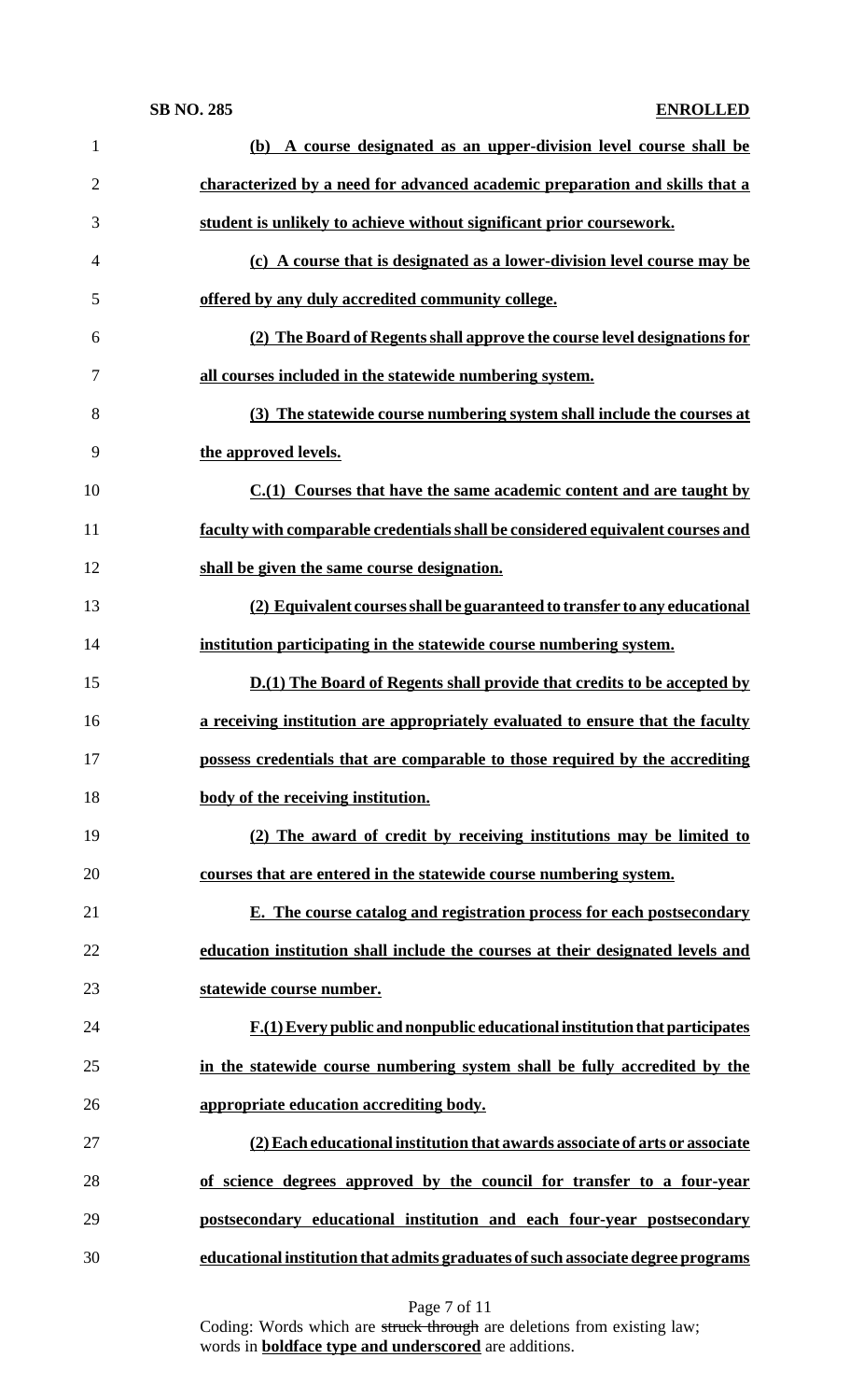| $\mathbf{1}$   | shall be appropriately accredited by the Southern Association of Colleges and  |
|----------------|--------------------------------------------------------------------------------|
| $\overline{2}$ | <b>Schools - Commission on Colleges.</b>                                       |
| 3              | G. Regionally accredited independent colleges and universities that are        |
| $\overline{4}$ | members of the Louisiana Association of Independent Colleges and Universities  |
| 5              | are encouraged to participate in the statewide course numbering system.        |
| 6              | §3165. Common core curriculum; general education courses; common               |
| 7              | prerequisites; other degree requirements                                       |
| 8              | A. The Board of Regents, in collaboration with the postsecondary               |
| 9              | education management boards and institutions, shall:                           |
| 10             | (1) Identify the degree programs offered by public colleges and                |
| 11             | universities and the postsecondary career and technical education programs     |
| 12             | offered by community colleges, technical colleges, and city, parish, and other |
| 13             | local school boards.                                                           |
| 14             | (2) Identify those courses that meet general education requirements            |
| 15             | within each major area of study, which shall be identified by their statewide  |
| 16             | course number. All public postsecondary educational institutions shall accept  |
| 17             | such general education courses.                                                |
| 18             | (3) Identify all courses offered by colleges and universities and accepted     |
| 19             | for credit toward a degree and appropriately identify them in the statewide    |
| 20             | numbering system as either general education or required as a prerequisite for |
| 21             | a degree.                                                                      |
| 22             | $(4)(a)$ Identify common degree program prerequisite courses and course        |
| 23             | substitutions for degree programs across all postsecondary education           |
| 24             | institutions. Common degree program prerequisites shall be offered and         |
| 25             | accepted by all postsecondary institutions, except in cases approved by the    |
| 26             | <b>Board of Regents.</b>                                                       |
| 27             | (b) Develop a centralized database containing the list of courses and          |
| 28             | course substitutions that meet the prerequisite requirements for each          |
| 29             | postsecondary certificate, industry-based certification, and associate and     |
| 30             | baccalaureate degree program.                                                  |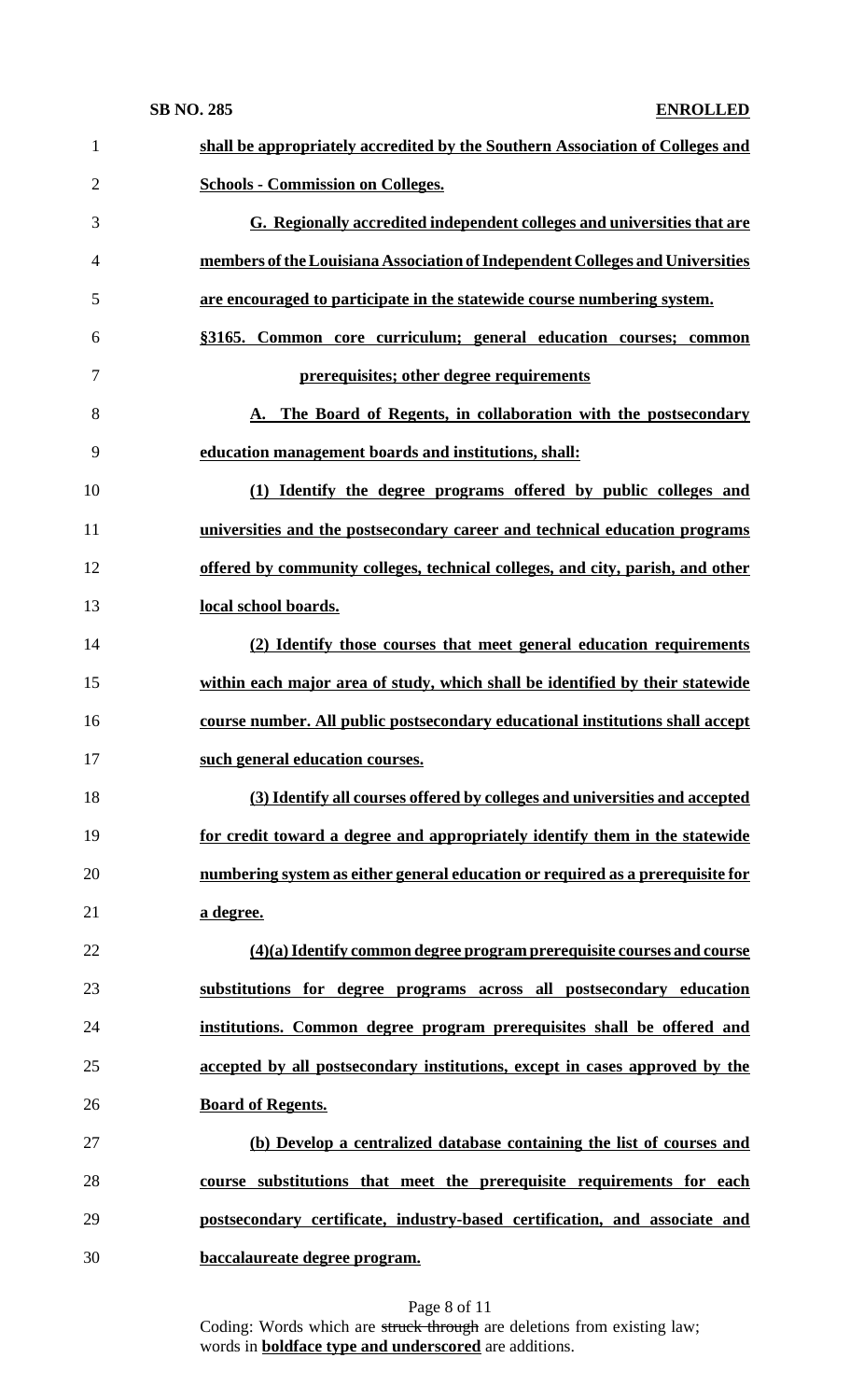| $\mathbf{1}$   | <b>B.</b> The postsecondary education management boards shall identify their     |
|----------------|----------------------------------------------------------------------------------|
| $\overline{2}$ | core curricula. The public technical colleges, community colleges, and four-year |
| 3              | colleges and universities shall work with the State Board of Elementary and      |
| $\overline{4}$ | Secondary Education and public schools and school districts to assure that high  |
| 5              | school curricula coordinate with the core curricula and to prepare students for  |
| 6              | postsecondary study.                                                             |
| 7              | C. The core curricula for associate in arts and associate in science             |
| 8              | degree programs approved by the council for transfer to four-year                |
| 9              | postsecondary educational institutions shall be approved and adopted by the      |
| 10             | <b>Board of Regents.</b>                                                         |
| 11             | <b>D.(1)</b> The Board of Regents shall monitor and regulate the number of       |
| 12             | credits required to complete each baccalaureate degree program and shall         |
| 13             | establish a standard number of credits required to complete associate degree     |
| 14             | programs approved by the council for transfer to a four-year postsecondary       |
| 15             | educational institution.                                                         |
| 16             | (2) A baccalaureate degree program shall not require more than the               |
| 17             | number of credits established by the board for degree completion without         |
| 18             | approval from the board.                                                         |
| 19             | (3) An associate in arts and an associate in science degree shall require        |
| 20             | no more than sixty semester hours of college credit, including thirty-nine hours |
| 21             | of general education coursework and twenty-one hours of coursework that          |
| 22             | constitute prerequisites for a baccalaureate degree.                             |
| 23             | E. The commissioner of higher education shall appoint faculty                    |
| 24             | committees representing community and technical colleges and public high         |
| 25             | school faculties to recommend criteria, including a standard program length,     |
| 26             | for each postsecondary career certificate program, diploma, and degree offered   |
| 27             | by a technical college or a community college.                                   |
| 28             | §3166. Student guidance and counseling                                           |
| 29             | A. The Board of Regents shall develop and maintain a comprehensive,              |
| 30             | web-based system to provide information to students, advisers, and faculty       |
|                |                                                                                  |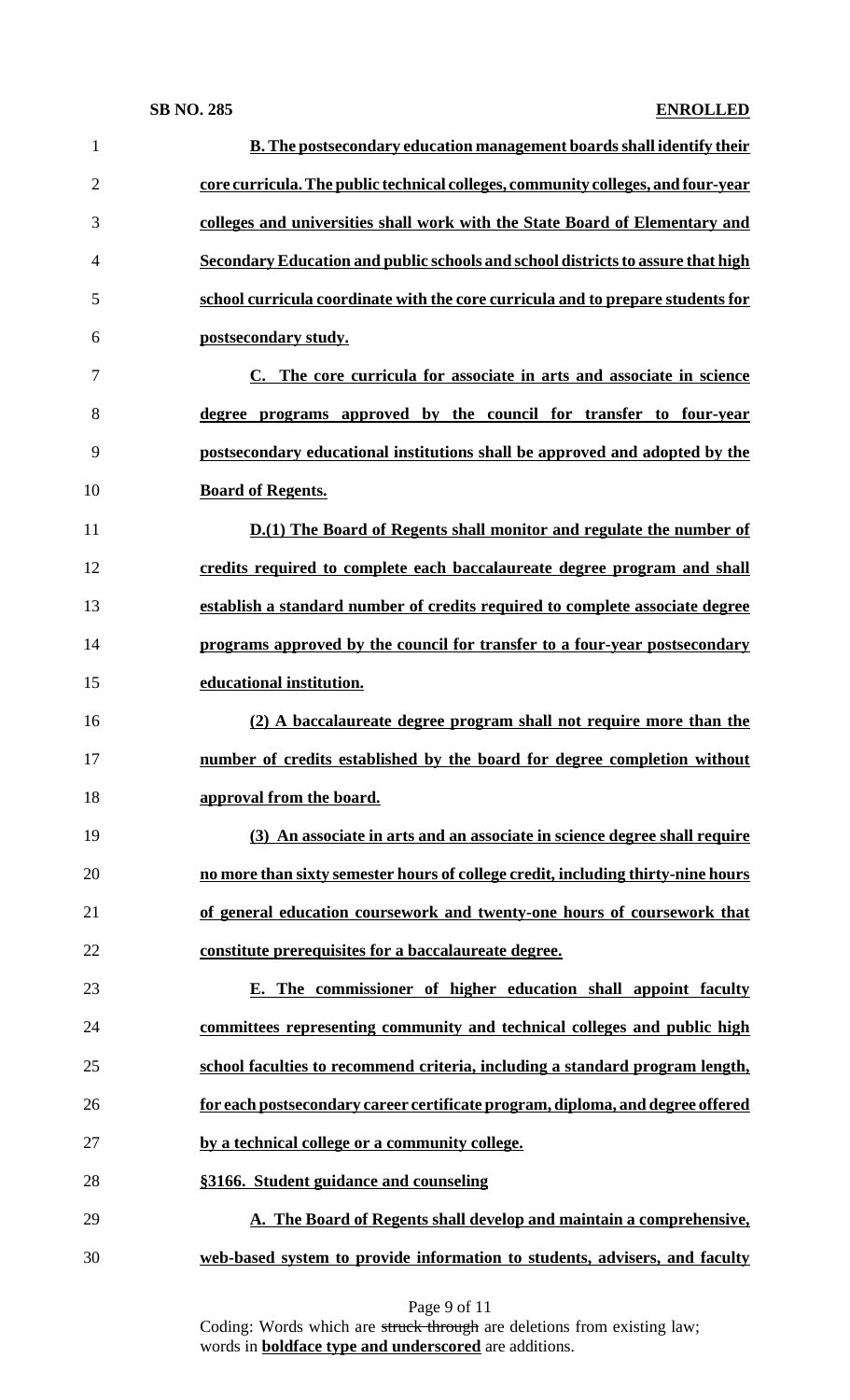| $\mathbf{1}$   | regarding statewide articulation and transfer policies and requirements. This      |
|----------------|------------------------------------------------------------------------------------|
| $\overline{2}$ | system shall include information relative to:                                      |
| 3              | (1) The Statewide Articulation and Transfer Council.                               |
| 4              | (2) The statewide articulation agreement.                                          |
| 5              | (3) The statewide course numbering system.                                         |
| 6              | (4) Articulation policies and rules.                                               |
| 7              | General education courses and<br>common degree program<br>(5)                      |
| 8              | prerequisites.                                                                     |
| 9              | (6) Course and degree requirements for all fields of study.                        |
| 10             | (7) Planning and advising resources.                                               |
| 11             | B. Each educational institution shall designate an existing staff or               |
| 12             | faculty member to serve as a transfer counselor to advise students and             |
| 13             | administer articulation and transfer functions and operations.                     |
| 14             | §3167. Implementation and funding                                                  |
| 15             | A. The Board of Regents shall appoint the members of the Statewide                 |
| 16             | Articulation and Transfer Council not later than August 1, 2009.                   |
| 17             | <b>B.</b> The Statewide Articulation and Transfer Council shall hold an            |
| 18             | organizational meeting not later than September 1, 2009.                           |
| 19             | C. The statewide articulation agreement shall be developed and adopted             |
| 20             | not later than March 1, 2010.                                                      |
| 21             | D. All public postsecondary educational institutions shall be prepared             |
| 22             | to and shall implement the full articulation and transfer of associate of arts and |
| 23             | associate of science degrees approved by the council for transfer to a four-year   |
| 24             | postsecondary educational institution by the beginning of the 2010-2011            |
| 25             | academic year.                                                                     |
| 26             | $E(1)$ The highest priority implementation category for the statewide              |
| 27             | course numbering system, relative to the transfer of approved associate degrees,   |
| 28             | shall be completed not later than the beginning of the 2010-2011 academic year.    |
| 29             | (2) All remaining lower division and undergraduate courses shall then              |
| 30             | be evaluated and incorporated into the system as provided in this Chapter and      |
|                |                                                                                    |

Page 10 of 11